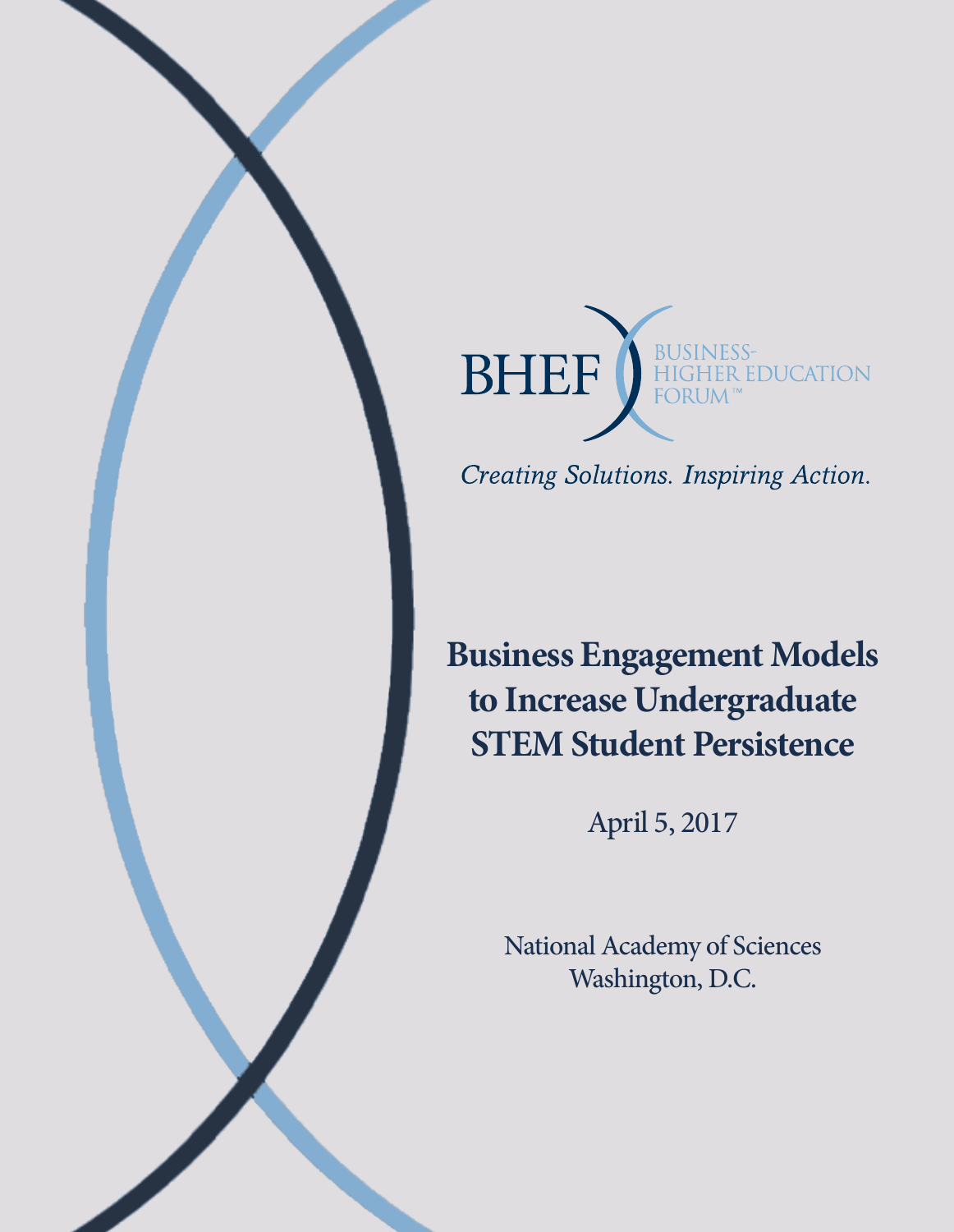## **ABOUT BHEF**

The Business-Higher Education Forum (BHEF) is the nation's oldest membership organization of Fortune 500 CEOs, college and university presidents, and other leaders dedicated to the creation of a highly skilled future workforce. BHEF members collaborate and form strategic partnerships to build new undergraduate pathways; improve alignment between higher education and the workforce; and produce a diverse, highly skilled talent pool to meet demand in emerging fields.

## **ACKNOWLEDGEMENTS**

BHEF would like to thank the following individuals for providing detailed information and insights about the development of their respective programs.

- Carmen Aguilar, Associate Scientist, School of Freshwater Sciences, University of Wisconsin-Milwaukee
- Djuradj Babic, Director, School of Engineering and Technology, Miami Dade College
- Leah Ben-Ami, Director of Academic Operations, Lowell Institute School, College of Professional Studies, Northeastern University
- Susan Campbell, Senior Advisor to the Dean for Advising and Career Planning, Lowell Institute School, College of Professional Studies, Northeastern University
- Kemi Jona, Founding Director of the Lowell Institute School, Associate Dean for Undergraduate Programs at the College of Professional Studies, Northeastern University
- Phyllis King, Vice Provost, University of Wisconsin-Milwaukee
- Siu Ming Luie, Senior Advisor to the Dean for Academic and Curricular Planning, Lowell Institute School, College of Professional Studies, Northeastern University
- Joseph O'Sullivan, Samuel C. Sachs Professor of Electrical Engineering and Dean of UMSL/WashU Joint Undergraduate Engineering Program, University of Washington in St. Louis
- Bernice Rosenzweig, Research Associate, Environmental Sciences Initiative, Advanced Science Research Center, The City University of New York
- Kurt Thoroughman, Associate Professor, Biomedical Engineering, Washington University in St. Louis

Lead BHEF staff for this publication include Steve Barkanic, Janet Chen, Brian Fitzgerald, and Debbie Hughes.

This work was funded by the National Science Foundation.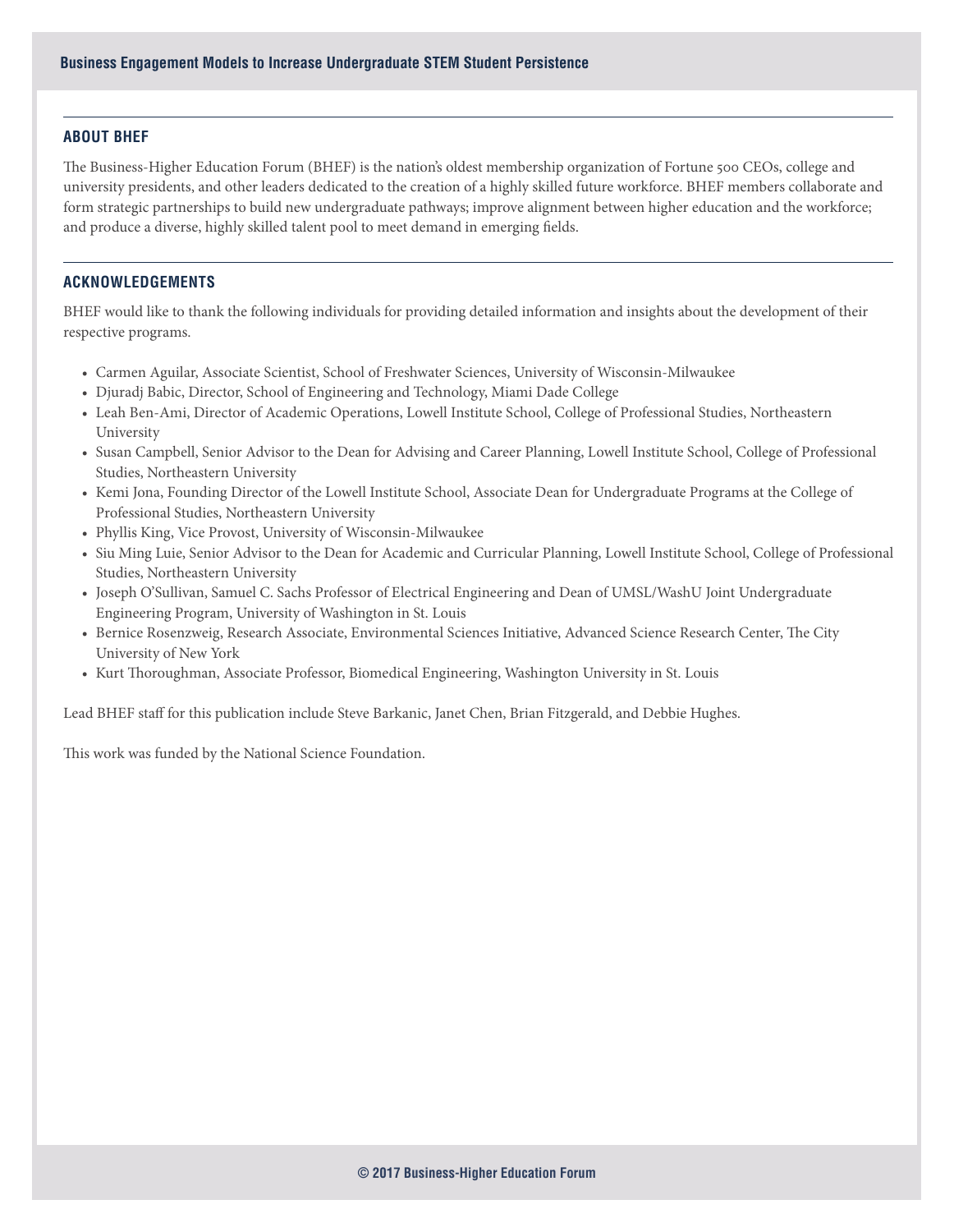## **Business Engagement Models to Increase Undergraduate STEM Student Persistence**



**projections of the u.s. workforce indicate a growing demand** for employees with a baccalaureate degree in high-demand science, technology, engineering, and mathematics (STEM) fields. However, significant challenges, including attrition, impede the ability of the U.S. education system to meet this increasing demand. The community college section of the pipeline, ideally combined with interventions such as research internships and summer bridging programs, offers one way to increase the supply and diversity of college students studying STEM as well as the college attendance rates of minority populations.

Former President Obama and other leaders have suggested that business engagement might be one solution to improving STEM student outcomes. Business and industry could commit their substantial but underutilized STEM resources, such as world-class STEM experts, laboratories, and research and development centers, to improve undergraduate STEM education. However, little to no outcome data have been collected on industry partnerships with higher education or the specific contributions that industry can make to affect STEM student retention. Moreover, because business has been a largely underutilized resource in undergraduate STEM education, little, if any, research has been conducted to understand where industry can best boost STEM retention, especially among STEM transfer students. This report will begin to fill this knowledge gap by shedding light on the role of and best practices for business in STEM transfer and persistence as well as its impact on expanding STEM capacity.

## **THE CHALLENGE**

Projections of the U.S. workforce indicate a growing demand for employees with a baccalaureate degree in high-demand STEM fields. Carnevale, Smith, and Melton (2011) project a 17% increase in the demand for highly trained graduates in STEM and technical fields. Although the policy conversation has often focused on the role of associate's degree programs to address this need, Carnevale and colleagues (2011) note that about 65% of STEM job openings will require a bachelor's degree or higher by 2018. This country's changing demographics ensure that many of these jobs will need to be filled by women and underrepresented minorities (National Academy of Sciences, National Academy of Engineering, and Institute of Medicine, 2011).

Significant challenges impede the ability of the U.S. education system to meet this increasing demand. BHEF's 2012 analysis of a large national sample of ACT data indicates that only 17% of 12th graders are both interested in STEM careers and college ready in math—the most likely candidates for STEM majors (Business-Higher Education Forum [BHEF], 2012). Although 85% of these students enroll in 4-year colleges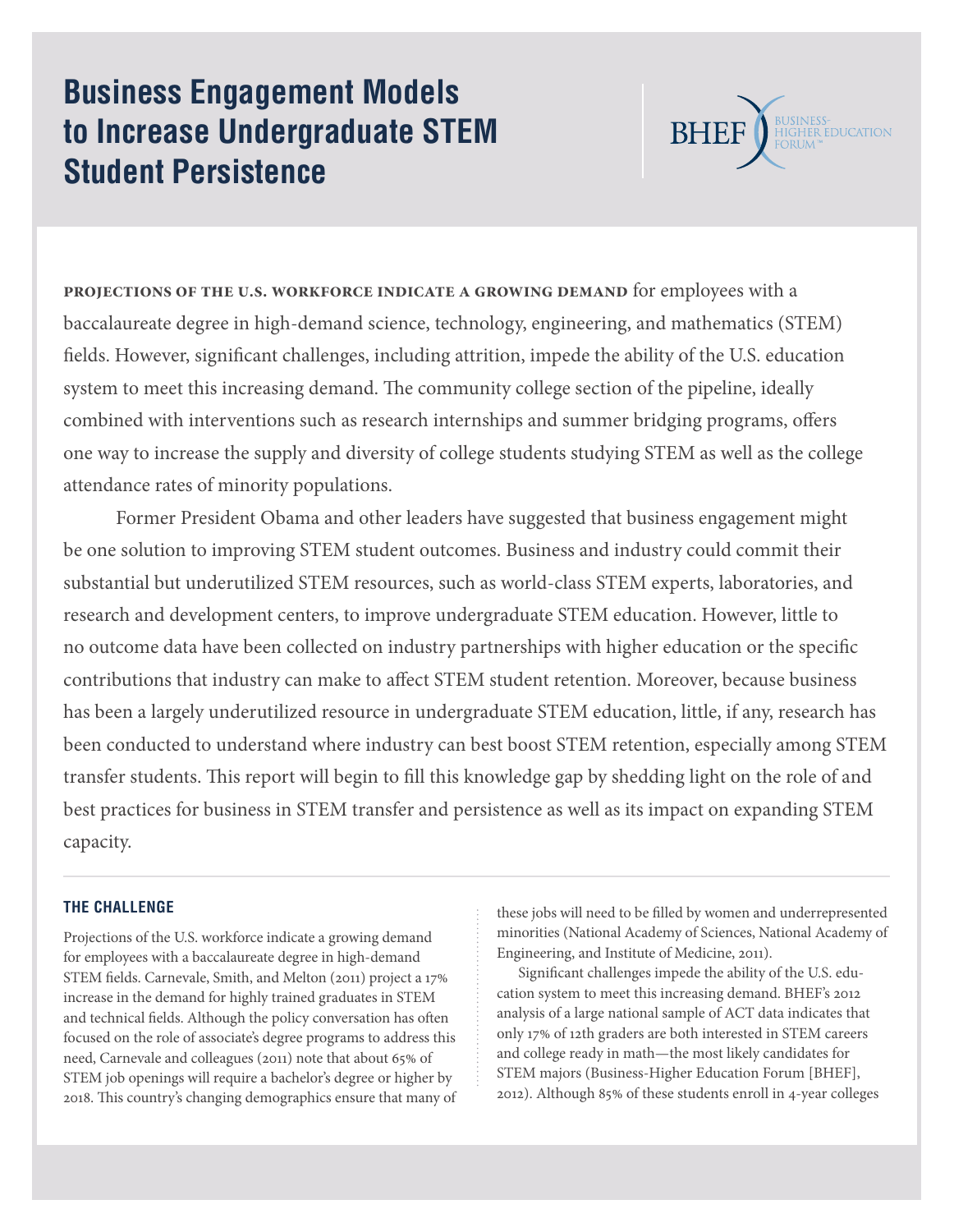upon graduation, less than 40% of students who declare STEM majors go on to earn STEM degrees (BHEF, 2012; Carnevale, Smith, and Melton, 2011; President's Council of Advisors on Science and Technology [PCAST], 2012). Attrition of STEM students is particularly severe in the first 2 years of the undergraduate experience and for women and students from underrepresented minority groups (PCAST, 2012).

The community college section of the pipeline offers one way to increase the supply and diversity of college students studying STEM. Fourteen percent of all high school seniors are STEM-interested but not college-ready in math (BHEF, 2012). For many of these students, their first postsecondary institution will be a community college. The more than 1,100 U.S. community colleges enroll more than 6.8 million degree-seeking students, representing 43% of all U.S. undergraduates and 40% of first-time freshmen (National Center for Education Statistics [NCES], 2007). Community colleges are a critical gateway into 4-year baccalaureate programs, with between 50-80% of all incoming community college students seeking to transfer and earn a bachelor's degree (Horn, 2009).

Community colleges also play a crucial role in increasing college attendance rates of minority populations. A National Academy of Sciences, National Academy of Engineering, and Institute of Medicine report (2011) chronicles the widening gaps in STEM degree completion between African American and Latino students and their white and Asian counterparts. Nationally, 40% of community college students are members of minority groups, and 42% are the first generation in their families to attend an institution of higher education (NCES, 2007). However, students who begin undergraduate STEM programs at community colleges are less likely to earn baccalaureate degrees: only 7.3% of community college students who started STEM courses earned a baccalaureate degree in a STEM field within 6 years (Bowen, Chingos, & McPherson, 2009; Institute for Education Sciences [IES], 2009). Moreover, in an analysis of community college transfers within a large public university system, Gupta (2010) found that only 3% of students transferred from community colleges into engineering and computer science programs.

In recent years, interventions demonstrating increases in STEM student recruitment and retention have been the subject of considerable research. Examples of such interventions include research internships (Junge, Quiñones, Kakietek, Teodorescu, & Marsteller, 2010; Lopatto, 2007), summer bridging programs (Gleason et al., 2009), student cohort and living/learning communities (Stassen, 2003), and course redesign focused on active learning (Cabrera, Colbeck, & Terenzini, 2001; Wieman, Perkins, & Gilbert, 2010). Research has shown that simultaneous

implementation of multiple interventions can have a significant impact on the retention and academic success of undergraduates, particularly women and underrepresented minorities (Summers & Hrabowski, 2006). These interventions have potential for increasing the retention and completion of students transitioning from 2- to 4-year STEM programs because they address the "transfer shock" caused by the academic and social challenges that many students face (Hills, 1965; Rhine, Milligan, & Nelson, 2000).

Former President Obama and other leaders have suggested that business engagement might be one solution to improving STEM student outcomes. Business and industry could commit their substantial but underutilized STEM resources, such as world-class STEM experts, laboratories, and research and development centers, to improve undergraduate STEM education. In 2012, the President's Council on Jobs and Competiveness issued a national call for greater business engagement in STEM, particularly in engineering disciplines. Although several reports and articles suggest ways to effectively engage industry in higher education (Kessels & Kwakman, 2007; Weston, Way, & Hutcheson, 2003), little to no outcome data have been collected on these partnerships or the specific contributions that industry can make to these interventions to affect STEM student retention. Moreover, because business has been a largely underutilized resource in undergraduate STEM education, little, if any, research has been conducted to understand where industry can best boost STEM retention, especially among STEM transfer students.

## **THE SOLUTION**

Through the collaboration of its business and academic members, the Business-Higher Education Forum (BHEF) launched the National Higher Education and Workforce Initiative (HEWI), a set of long-term regional projects in selected states focused on university-business partnerships, as well as national efforts to disseminate insights from the projects and scale up effective practices. Created in 2012, BHEF's HEWI promotes its Strategic Business Engagement (SBE) Model. Traditional models of business engagement are "transactional"—relationships limited to low-touch, piecemeal interactions with higher education such as on-campus recruiting and support of research on business products and services. BHEF's SBE Model shifts away from this traditional model to a strategic one in which four of the corporate "levers"—corporate/executive leadership, corporate philanthropy, employee engagement, and core competencies and expertise—are aligned and dedicated to improving educational outcomes and workforce alignment.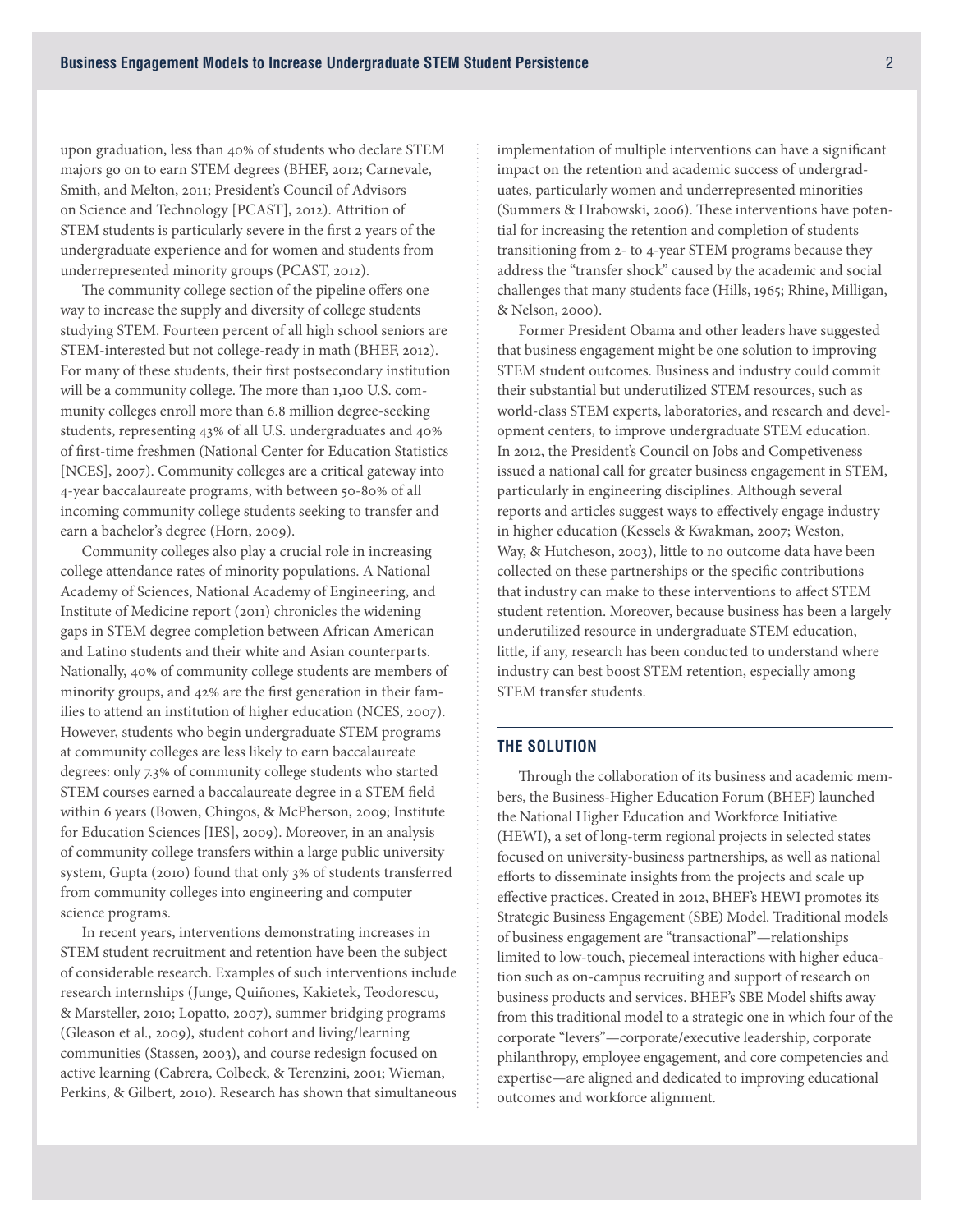Building upon its success, BHEF developed a correlating effort—the Partnership Implementation Process—which resulted from work with several business-higher education partnerships. The process provides a framework to build on and lead to consensus on shared outcomes, such as a new major, minor, or career pathway. The elements of the process are:

- Analyze Job Market Landscape and Skills
- Profile Competencies and Skills
- Map Skills and Curricular Gaps
- Select Academic Credentials
- Integrate High-Impact Practices
- Develop Industry-Engaged Programs
- Update Curriculum Continuously
- Change Talent Development and Recruitment

Through a National Science Foundation (NSF) grant, five business-higher education partnerships are applying the process to increase the persistence of STEM students transferring from 2-year to 4-year higher education institutions.

#### **Public Meeting**

BHEF is collaborating with the National Academies of Sciences, Engineering, and Medicine Board on Higher Education and Workforce (BHEW) to host a *Summit on the Intersection of Higher Education and the Workforce: Broadening the Role of Business in STEM Transfer and Persistence* in Washington, DC. This public, half-day event will focus on broadening the role of business in STEM transfer and persistence among the nation's students. The Summit will provide participants with the opportunity to learn about and engage in deeper discussions on high-impact practices and business engagement models aimed at increasing undergraduate STEM student persistence and workforce readiness, especially for community college transfer in STEM.

The goal of the Summit is to highlight the learning from pilot programs around STEM persistence that can be broadly applied, generate a broader community, and increase visibility around the topic of business engagement and partnerships to facilitate student diversity and success in STEM fields and the future workforce. The discussion will be guided by three main ideas, which are essential to increasing undergraduate STEM student persistence and workforce readiness:

- High-impact practices and collective impact
- Business engagement and partnerships
- Transfer from 2- to 4-year programs

In summer 2017, BHEF will publish a report stemming from the Summit that describes the key themes and findings around how business can contribute to students transferring from community colleges and persisting in STEM degrees.

#### **Project Overview**

In 2014, NSF awarded BHEF a 5-year grant to implement and evaluate models for business engagement to increase undergraduate STEM student persistence. Through this project, BHEF has aimed to significantly advance knowledge in a largely unexplored area of 4-year undergraduate STEM education: developing validated evidence-based models for effective, strategic, and sustainable private industry engagement with higher education to increase the persistence of STEM students, particularly women and underrepresented minorities, and expand the workforce in key high-demand STEM fields. The project has identified the transfer of students from 2-year to 4-year institutions as a key juncture that, if addressed, could significantly increase both the diversity and numbers of students earning STEM baccalaureate degrees. Specifically, this project addresses the research question: *What types of business engagement most effectively augment the delivery of evidence-based, high-impact interventions designed to increase the persistence of STEM students transferring from 2-year to 4-year higher education institutions?* The goals for this project fall within three categories:

- Create a data collection infrastructure for measuring the impact of corporate involvement in undergraduates' postsecondary experiences on their ability to transfer from community college and persist in STEM disciplines;
- Launch five new multidimensional programs that will serve as learning and demonstration sites, and offer students access to a series of evidence-based, high-impact practices (HIPs) that are strategically enhanced by corporate engagement in the broader Undergraduate STEM Interventions with Industry (USI<sup>2</sup>) Consortium; and
- Disseminate the learning and best practices from the data collection effort and regional projects to a national audience, thus influencing policy and practice around community college transfer in STEM, corporate engagement, measurement of partnerships, and efficacy of high-impact practice.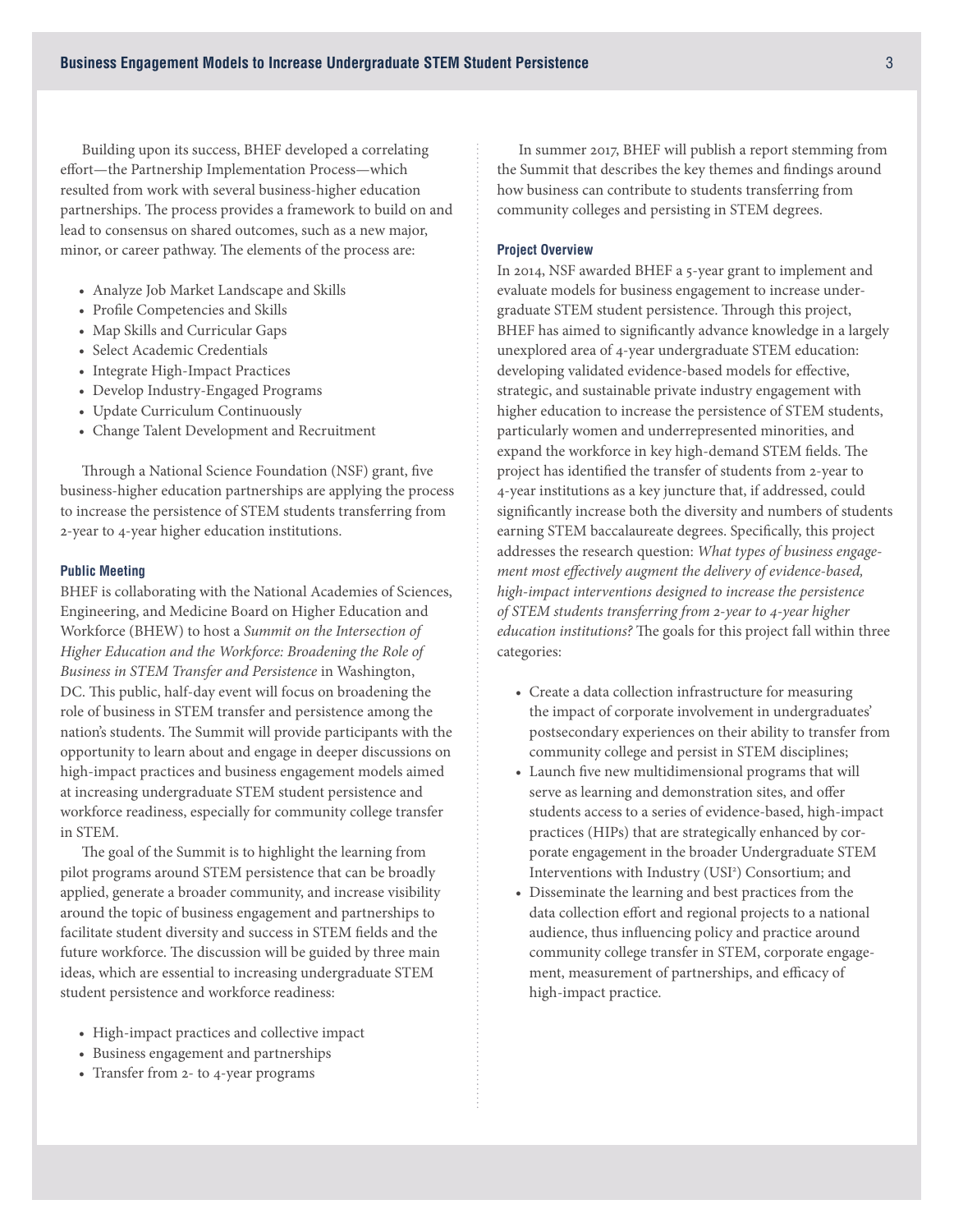Building on past and current activities, the project's five learning demonstration sites and domains of interest are:

- The City University of New York and IBM: large-scale data analytics and urban sustainability
- Miami Dade College and NextEra Energy: Data science and analytics
- Northeastern University and Raytheon: Information technology and cybersecurity
- University of Wisconsin-Milwaukee (UW-Milwaukee) and The Water Council: Water science
- Washington University in St. Louis and The Boeing Company: Engineering.

#### **Key Findings to Date**

Now in their third year, the five learning demonstration sites have provided several invaluable insights and takeaways, including:

**The role of the 4-year institution as a trusted actor.**  These NSF programs are shedding light on a new model for how 4-year institutions can serve as a "middle man" between business and community colleges. Many companies have highly proscribed practices for how and where they recruit

talent and are having trouble finding diverse candidates in their usual academic talent pools. However, companies involved in the project have started to recognize that community college students comprise a diverse pool of potential employees. The placement of a trusted university partner in the middle of the community college transfer process provides the company with a partner it knows. The university can ensure that community college transfer students receive the support they need prior to transfer and through to graduation, with the additional support of the company. By having the university serve as the "middle man" that aligns community college transfers and links them to the industry partner, companies can expand their scope through the normal channels.

**The process for developing effective regional workforce projects.** Through the NSF program, BHEF has created and documented and is now testing the process for developing regional workforce projects at non-NSF partner locations around the country. The process is depicted in the graphic below. The first step provides context and understanding around the needs for a program. Then, the company articulates its needs for specific skills and the institution crosswalks its offering with the company's needs. From this exercise, a robust dialogue shapes new programs, credentials, and courses, as well as a

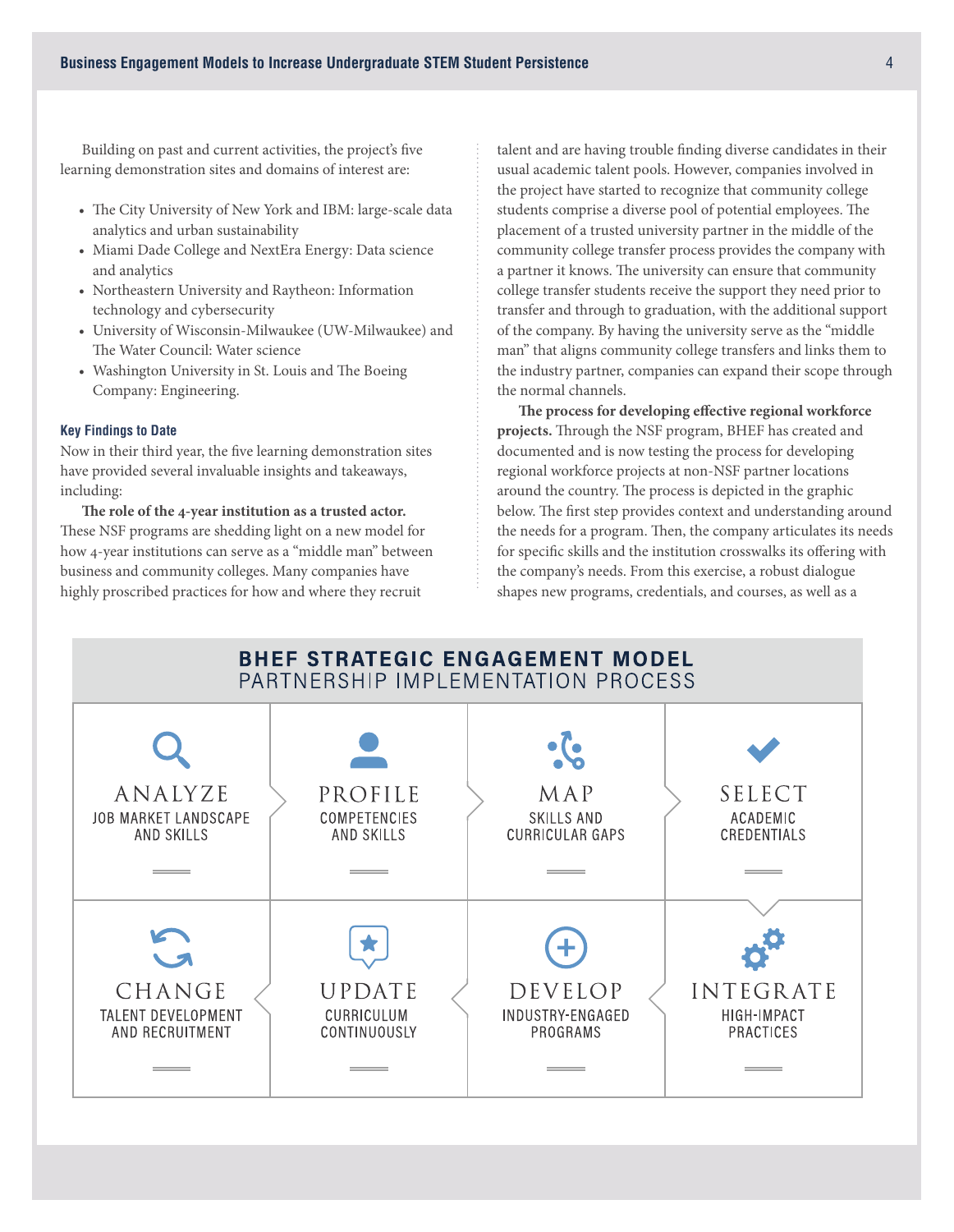framework for understanding HIPs and how companies can support students on an ongoing basis. The end goal is changed hiring practices.

**The applicability of STEM skills to non-STEM fields.**  Through this work, BHEF has explored how STEM skills can be developed in non-STEM major programs. The disciplines most directly impacted are business and humanities. The programs created through this grant, particularly Miami Dade College (MDC), The City University of New York (CUNY), Northeastern University (Northeastern), and University of Wisconsin-Milwaukee (UW-Milwaukee), are researching the role of an individual "enabled" in a field. In the case of data science and analytics (DSA), BHEF is exploring how students could earn the "DSA-enabled" designation in the business and liberal arts schools. Furthermore, UW-Milwaukee is exploring how all students can be exposed to the water sciences through a foundations course. In the case of cybersecurity, programs are contemplating how foundations courses can be offered to nontechnical students. The NSF project sites' deep understanding of the emerging fields of DSA, water sciences, and cyber offer meaningful insights into the applicability of STEM skills to the humanities and other nontechnical disciplines.

**The need for change in a company's human resource strategy.** The industry partners have realized that their human resource strategies must be reviewed in light of their support of nontraditional STEM students in these programs. For example, Washington University's new engineering pathway has sparked internal discussions at Boeing, which typically recruits from nationally prominent academic institutions, about the need to recruit and retain engineers from diverse backgrounds and institutional sources, particularly those who began their academic work at 2-year colleges. IBM typically focuses its educational outreach on K-12 STEM, notably through its support of the Pathways in Technology Early College High Schools (P-TECH) program, and graduate education through fellowships, technology sharing, and other approaches. Its NSF-funded partnership with CUNY has demonstrated the value of engaging at the undergraduate level, particularly at the juncture between 2- and 4-year STEM programs, to develop diverse talent.

## **CREATING A CONSORTIUM AND LEARNING COMMUNITY**

BHEF formed the USI<sup>2</sup> Consortium to develop, implement, and examine evidence-based models of strategic, effective, and sustainable engagement of industries in curricular strategies/ activities and student support services designed to increase STEM student persistence and degree completion. Beginning in October 2014, the USI<sup>2</sup> Consortium includes representatives from BHEF, the Consortium for Undergraduate STEM Success (CUSTEMS), NORC at the University of Chicago (NORC), Miami Dade College, the University of Wisconsin System (UW-System), Washington University in St. Louis (WUSTL), Northeastern University, The City University of New York, NextEra Energy, Inc. (NextEra Energy), The Boeing Company (Boeing), Raytheon Company (Raytheon), IBM Corporation (IBM), and The Water Council.

The Consortium is designed to be a hub for learning and knowledge sharing. The Consortium has quarterly calls, meets in person once every other year, and has ongoing email dialogue. Central implementation activities take place within the context of the Consortium. In its first year, the Consortium focused on common definitions for HIPs that were then embedded into the various partner programs. In its second year, activities focused on two fronts, student evaluation tools and regional/national models. As the Consortium grows, it will benefit from broader engagement with the addition of new partners committed to its work.

### **DESCRIPTION OF THE DEMONSTRATION PROJECTS**

Focused on a variety of STEM sectors, each learning demonstration site highlights different ways to engage business, employ HIPs, and develop new STEM majors, minors, and pathways. The sites also demonstrate how small projects can be used to launch large initiatives and to create a big footprint, impacting the policies and practices of businesses, higher education institutions, and other stakeholders on a grand scale. In addition, each site serves as an example of major themes around STEM transfer and persistence in action.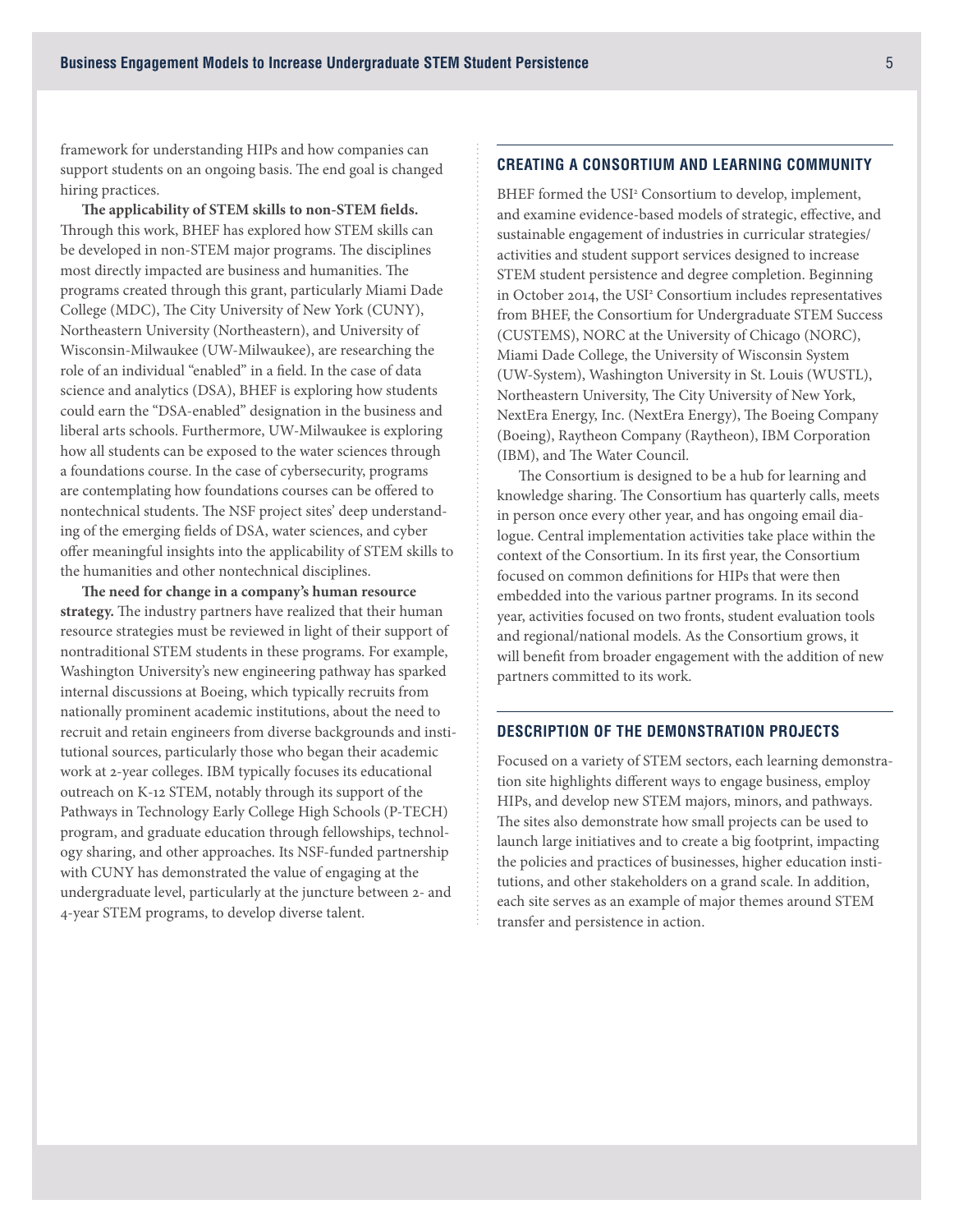## **THE CITY UNIVERSITY OF NEW YORK AND IBM CORPORATION: LARGE-SCALE DATA ANALYTICS AND URBAN SUSTAINABILITY**

The United States economy, political leadership, and quality of life depend on science-based innovation. However, a major concern is that the nation will be unable to produce enough talent in high-demand fields over the next several decades. Thus, an important part of the nation's innovation strategy involves increasing the number and qualifications of STEM graduates.

In partnership with IBM, CUNY is developing programs that will support transfer students in STEM. The Transformational Research and Experiential Learning for Leadership (TRELLIS) project is its pilot initiative. Using evidence-based interventions, the project supports students transferring from community college to the City College of New York (CCNY) in completing their degrees and pursuing high-skill, high-wage jobs in the regional economy.

The TRELLIS project is focused on data science and urban sustainability science, both high-skill and high-demand fields with applications for many industry sectors. Researchers train participating students at the Advanced Science Research Center, CUNY's state-of-the-art facility for cutting-edge, interdisciplinary science.

In fall 2015, CUNY successfully hired a student communications liaison, launched a project website, and executed a series of outreach and networking events at Bronx Community College (BCC) for the TRELLIS project. The first BCC event featured representatives from IBM, along with CCNY's National Oceanic and Atmospheric Administration-Cooperative REmote Sensing Science and Technology Center (NOAA-CREST) and the Grove School of Engineering, who presented on their work, career opportunities in STEM, and the skills and training needed for a successful career. Subsequent events focused on administrative procedures for transferring from a CUNY community college to a 4-year college, analytics and computer science, and existing CUNY programming to support STEM students. In addition, CUNY expanded its outreach efforts to its other affiliated community colleges. Through these efforts, community college students who were accepted to a CUNY 4-year college in spring 2016 became eligible to apply to the TRELLIS project. The TRELLIS project consists of two key components:

- 1. *Summer Intensive.* A 3-week summer bridge program for students transferring from a CUNY community college to CCNY.
- 2. *Senior Capstone Research Project.* Funding and support for successful CCNY transfer students to conduct research projects in their senior year under the mentorship of CCNY faculty and IBM representatives.

In August 2016, transfer students completed the TRELLIS Summer Intensive, a 3-week summer bridge program. In this program, students

- Received direct training in data analysis methods,
- Participated in a collaborative research project on urban climate change analytics,
- Networked with CUNY faculty and STEM industry researchers, and
- Received a stipend.

Through the use of real-world, New York City (NYC)-based data on climate change impacts, climate vulnerabilities, and adaptation efforts from sources such as NASA and NOAA-CREST, students learned to analyze large and heterogeneous digital datasets and to work collaboratively to solve quantitative problems. Students also gained experience in basic computer programming and oral presentation and benefited from networking opportunities with CUNY faculty, administrators, and STEM industry professionals. The interdisciplinary nature of studying climate change resilience meant that students also gained experience in working across fields. IBM staff partnered with faculty on curriculum development and made presentations at two of the summer bridge sessions. CUNY used pre- and post-surveys for student assessment of the bridge program.

In fall 2017, CUNY plans to implement the TRELLIS Senior Capstone Research Project. The TRELLIS project will provide funding for selected, high-performing transfer students to conduct a capstone research project in their senior year. This project will serve as the culmination of the students' undergraduate experience and will prepare them for graduate school or the scientific workplace. Students invited to participate will

- Work directly with a CCNY faculty mentor,
- Be paired with an industry mentor from IBM, and
- Receive a stipend and funding for research expenses.

In addition to implementing the senior capstone experience, CUNY plans to have regular events with the first cohort, enabling them to network and form a community with each other and upper-division students.

**Website** <http://cunytrellis.org/about.html>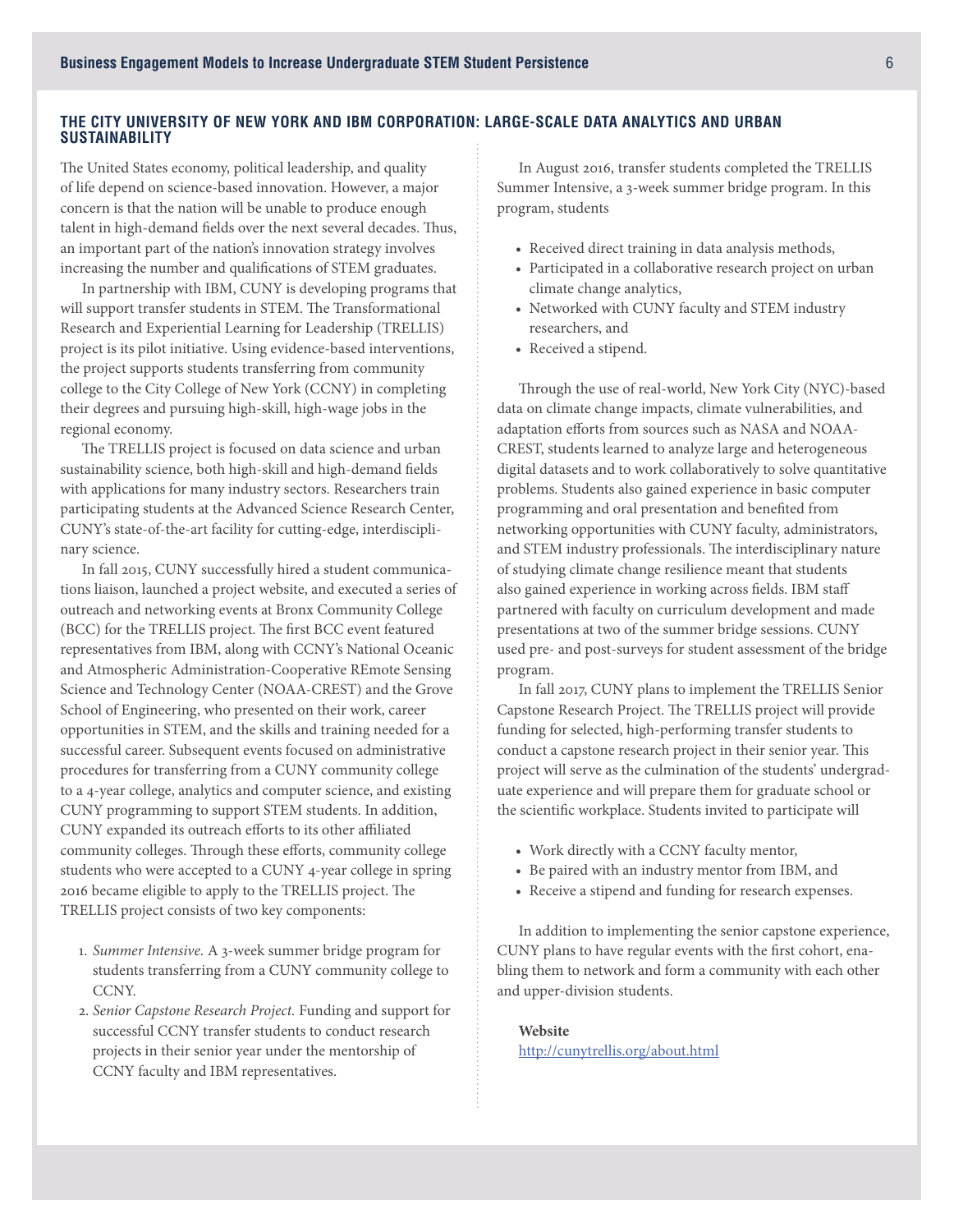#### **MIAMI DADE COLLEGE AND NEXTERA ENERGY, INC.: DATA SCIENCE AND ANALYTICS**

DSA skills are a core workforce need across the public and private sectors, including business, education, energy, finance, government, healthcare, manufacturing, and science. According to a 2011 McKinsey Global Institute report, national unmet demand for data analysts is predicted to reach 140,000 to 190,000 people by 2018 (Manyika et al., 2011). Gartner estimates that every big data–related role in the United States will create employment for three people outside of information technology (IT) (Gartner, Inc., 2012). However, DSA degrees are primarily only offered to graduate students; thus, undergraduate students have little to no coursework or experience directly related to the field.

To meet the demand for workers with DSA skills, MDC is engaging in the following activities:

- Develop a DSA workshop to increase faculty capacity for teaching high-demand DSA skills
- Embed industry‐led DSA undergraduate research as a HIP into introductory programming courses, which have the highest student attrition rate
- Develop a first‐of‐its‐kind DSA workforce‐driven program pathway consisting of shorter‐term credentials: College Credit Certificate in Business Intelligence Professional, Associate in Science in Business Intelligence, and Bachelor of Science in Data Analytics (BS-DA)
- Build a scalable DSA framework that can be adopted and replicated nationally through collaboration with the Business Roundtable and the Association of Public and Land‐grant Universities (APLU)

In collaboration with BHEF and the Business Roundtable, MDC recruited strategic industry partners to support the project, including Accenture, Miami Children's Hospital, Miami-Dade County's Information Technology Department, Oracle Corporation, SAS Institute, Siemens Energy, and NextEra Energy as project lead partner. In March 2015, representatives from each industry partner participated in a storyboarding focus group to create an occupational profile outlining the major duties, knowledge, skills, software tools, tasks, and traits required for data analysts.

An interdisciplinary team of MDC faculty and administrators from the School of Engineering and Technology (EnTec), School of Business, and Mathematics Department used the information from the focus group to develop a curriculum for a new BS-DA degree that meets employer needs, including identifying specific courses and course sequencing. Ten new courses were developed including: Applied Business Analytics, Big Data, Business Intelligence, Data Mining, Data Security

& Governance, Data Visualization, Predictive Analytics Algorithms, Regression Analysis, and a culminating Data Analytics Capstone, providing students with the opportunity to synthesize their learning by solving industry‐led problems.

Also in response to the focus group discussion, MDC successfully launched its 15-hour College Training and Development (CT&D) workshop for faculty in fall 2015. This workshop trained faculty to engage students in data analytics research projects using Excel and serves as a prerequisite for faculty interested in participating in the BS-DA degree program. Participants learned how to teach research methods using data analytics concepts such as forecasting, inventory modeling, and optimization.

In February 2015, approximately 100 academic and business leaders from MDC attended the BHEF semi-annual member meeting, which allowed them to interact with other institutions and gain insight into the opportunities and challenges in DSA. With BHEF's help, businesses also played a key role in the Developing a Curriculum or DACUM process for the program.

MDC's first cohort for the BS-DA degree started in spring 2015. In the introductory programming course, students joined a dynamic learning community that fostered relationships with faculty members. Students also began a two-semester undergraduate research experience, which they could continue over the summer semester. MDC provided stipends for nontraditional and commuter college students who chose to engage in summer research. MDC's industry partners provided real-world datasets for students to use in their research, guest lectures, and mentorship to students during the summer research experience. The objective of these efforts was to increase student persistence and graduation rates as well as to equip participating EnTec students with core workforce DSA skills regardless of their chosen pathway of study.

In fall 2016, students who completed their undergraduate research experience could present scientific posters at the MDC School of Science Annual STEM Research Symposium. MDC is using pre- and post-surveys for student assessment of the new program. Moving forward, MDC plans to redesign the CT&D faculty workshop for the fall semester, analyze the retention and graduation rates of students who participated in the program, and prepare for the next cohort of students in the spring. MDC is also developing a DSA framework for national application and replication through a collaboration with the Business Roundtable and APLU to develop undergraduate DSA workforce-driven program pathways nationwide.

**Website** <http://entec.mdc.edu/BS-DA.htm>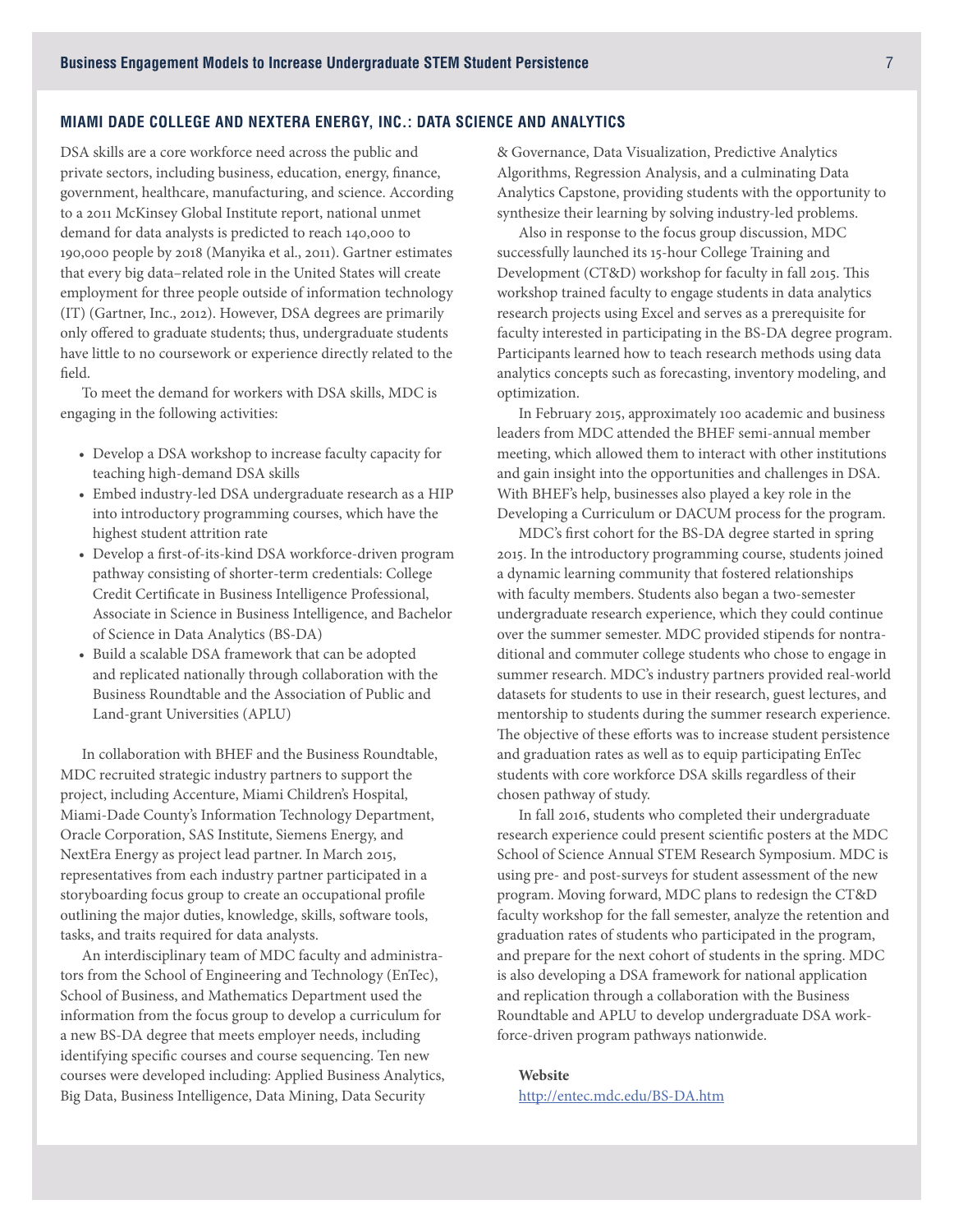#### **NORTHEASTERN UNIVERSITY AND RAYTHEON COMPANY: IT AND CYBERSECURITY**

In 2013, there were 209,749 postings for cybersecurity-related jobs in the United States (Burning Glass Technologies, 2014). Cybersecurity jobs accounted for nearly 10% of all IT jobs, and cybersecurity job postings grew by 74% from 2007 to 2013 (Burning Glass Technologies, 2014). More than twice that of all IT jobs, this growth rate was predicted to continue to rise.

To meet this demand, Northeastern partnered with Raytheon to create an industry-informed curriculum in IT with a focus on cybersecurity through the Lowell Institute School at the College of Professional Studies in 2015. The goal was to increase the transfer, persistence, and completion rates of students from Massachusetts community college programs into one of the Lowell Institute School's degree completion programs such as the Bachelor of Science in Information Technology (BSIT).

The Lowell Institute School is well-suited to achieve this goal. It serves as an integrated model for institutional action to increase bachelor's degree completion in STEM fields. The school's comprehensive approach to student learning draws and builds upon effective educational practices for successful degree completion, particularly for those at high risk of not completing baccalaureate programs such as adult, female, first-generation, and low-income students. The Lowell Institute School provides a comprehensive student services network for learning support, effective and innovative instructional practices with a focus on curricular alignment, experiential learning opportunities, and flexible degree pathways.

The Lowell Institute School is especially interested in partnerships with community colleges and industry to increase the numbers and degree completion of students transferring from Massachusetts community college programs into a Lowell Institute School program in STEM. To do this, the Lowell Institute School focuses on three interrelated project elements.

- 1. Develop an industry-informed curriculum in IT with a focus on cybersecurity that responds to workforce needs and supports industry engagement with students.
- 2. Align key gateway courses in logic and technology to support student readiness for and success in the BSIT program.
- 3. Incorporate HIPs into instruction and support systems to improve student engagement and communities associated with higher rates of retention, graduation, and career placement rates among underrepresented groups in the BSIT program with a cybersecurity focus.

Northeastern made substantial progress on developing an industry-informed curriculum in IT with a focus on

cybersecurity in the 2015-2016 academic year. In particular, Northeastern partnered with Shearwater International, a local start-up with expertise in online student support programs, to build out a three-tiered mentoring program that will engage students with industry, alumni, and peers. Northeastern also worked with its industry partners, including Boston Children's Hospital, Brigham and Women's Hospital, and lead partner Raytheon, to successfully host 12 speakers for its speaker series. In response to student enthusiasm for the speaker series, Northeastern recorded sessions for its online learner population. Northeastern also piloted a STEM seminar, which, along with the speaker series, enabled students to engage in self- and career exploration to make informed decisions about their future. This focus on the student experience is a key component of the program. It is reflected in the academic advising and career planning conversations that Northeastern has with its students, which allow them to reflect on their academic pathway and the relationship of that pathway to their career goals and motivation.

In addition, Northeastern is collaborating with community colleges to strengthen the entire cybersecurity pipeline. Northeastern currently works with eight faculty members from four different community colleges: Bunker Hill Community College, North Shore Community College, Quincy College, and Quinsigamond Community College. Northeastern meets with its community college partners to align curricula with industry needs, incorporate HIPs, and develop an experiential network project, which would provide a scalable and sustainable model for industry engagement in experiential learning in higher education. With the help of its new founding director and associate dean for undergraduate education at the Lowell Institute School, Dr. Menachem (Kemi) Jona, Northeastern has made rapid progress in building all components of its program.

Thus far, Northeastern has evaluated its program using satisfaction surveys for events and course evaluations for the STEM seminar. In the future, Northeastern will seek curriculum approval and additional articulation agreements and will launch its mentoring program. Northeastern looks forward to refining the use of experiential learning as an effective HIP across student populations and to supporting its community college partners in their efforts to engage students.

## **Website**

[http://www.cps.neu.edu/degree-programs/undergraduate/](http://www.cps.neu.edu/degree-programs/undergraduate/bachelors-degrees/bachelors-information-technol) [bachelors-degrees/bachelors-information-technology.php](http://www.cps.neu.edu/degree-programs/undergraduate/bachelors-degrees/bachelors-information-technol)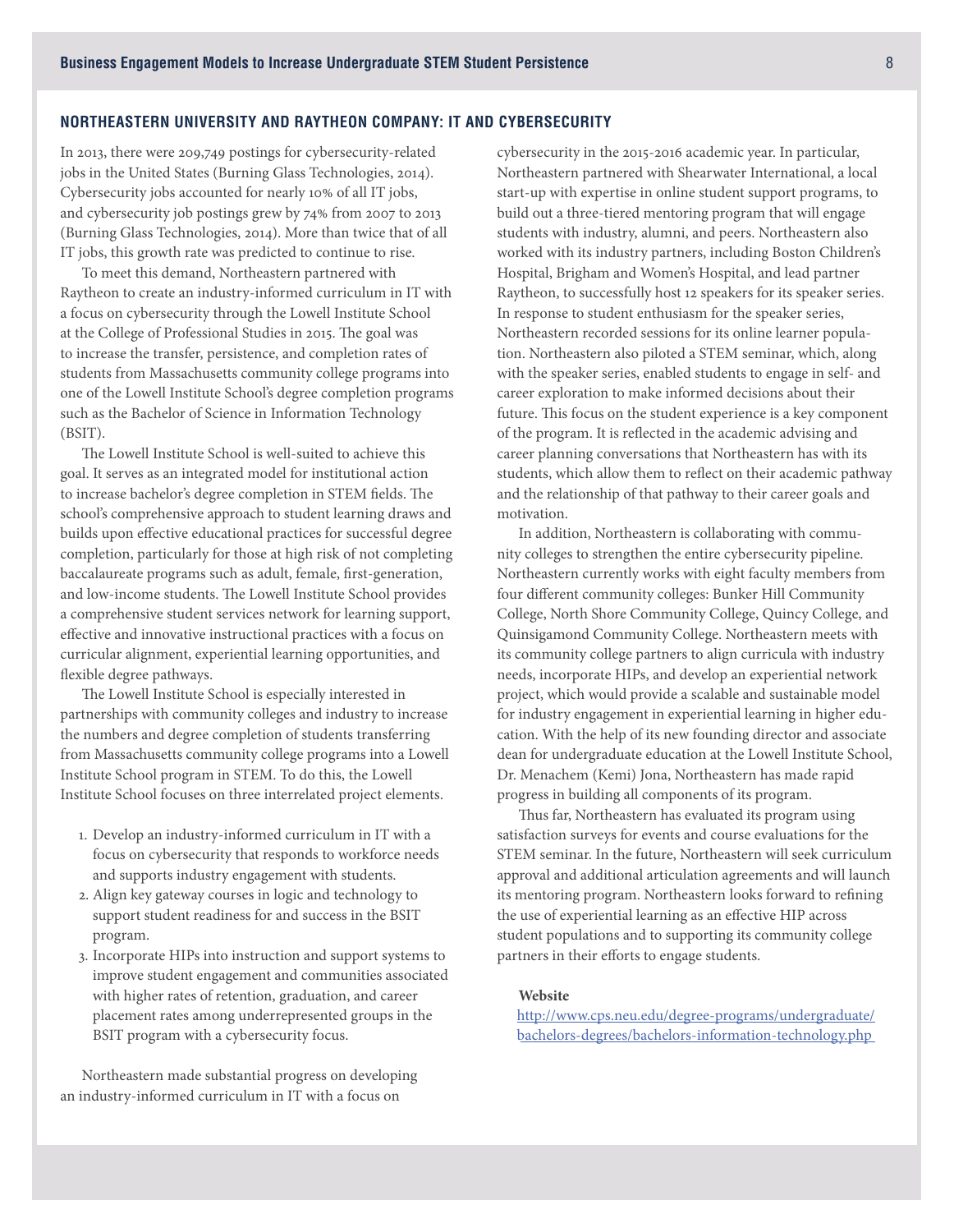#### **UNIVERSITY OF WISCONSIN-MILWAUKEE AND THE WATER COUNCIL: WATER SCIENCE**

The World Economic Forum states that water stress is the number one global risk to society (World Economic Forum, 2015). Furthermore, the Pacific Institute and VOX Global report that 79% of U.S. companies currently face water challenges (Schulte et al., 2014). The city of Milwaukee is uniquely qualified to address these challenges. Known as a water-centric city, Milwaukee hosts more than 200 water technology businesses and was recognized as the "freshwater capital of the world" by U.S. Environmental Protection Agency Administrator Gina McCarthy in 2014 (The Water Council, 2015). It is also home to the only school of freshwater sciences in the nation, the UW-Milwaukee School of Freshwater Sciences (SFS), and The Water Council, a nonprofit that brings together the region's freshwater public, private, and academic sectors to uncover innovative solutions to global water issues.

Building on this unique position and expertise, the UW-Milwaukee SFS and The Water Council created the WATER SYS-STEM: See Yourself Succeeding in STEM program. The program's goal is to help students transfer to a 4-year STEM degree while gaining both academic and industry experience. The partnership works with three local technical colleges to recruit students interested in water science for transfer to UW-Milwaukee, prepare them for arrival on campus, and support their persistence toward bachelor's degree completion. Eligible students from Gateway Technical College, Milwaukee Area Technical College, and Waukesha County Technical College must have completed at least 1 year of technical college in a water-related career and must be first generation or from a low-income or underrepresented background. The WATER SYS-STEM program features:

- A paid summer internship in a water-related industry
- Research experiences with SFS research scientists
- Support for UW-Milwaukee transfer students to complete a 4-year degree in STEM
- Professional seminars and workshops
- UW-Milwaukee faculty and industry mentors

Accepted students are paired with a faculty member and an industry mentor. For 10 weeks, the students participate in several research experiences. In the first week, students participate in an experiential component at SFS, which includes expeditions to Lake Michigan and discussions about professional decorum for internships. In the second to ninth weeks, students engage in an 8-week paid internship. Students return to SFS in the tenth week to report on their internships through poster presentations.

The program's curriculum focuses on repeated hands-on experience in real-world research and exposure to personal and professional development through seminars, discussions, and on-site visits. The program also has a mentorship component in that students from early cohorts can peer mentor students from new cohorts.

In summer 2016, eight business partners from The Water Council offered paid internships: Advanced Waste Services (now COVANTA Environmental Solutions), City of Milwaukee Health Department, City of Racine Health Department, Evoqua Water Technologies, GRAEF, Milwaukee Metropolitan Sewerage District, Sage Water, and Watertech of America, Inc. In addition to internships, The Water Council provides students with mentorships and exposure to diverse technologies—drawing from its diverse network of more than 200 corporate water technology members worldwide.

Students provide weekly reflections and complete evaluations in the middle and at the end of the program. Industry mentors also complete an evaluation at the end of the program. WATER SYS-STEM students have begun matriculating into UW-Milwaukee in the 2016-2017 academic year. In fall 2016, engineering professors began touring the campus with the students to help them adjust. In addition, UW-Milwaukee is working to strengthen internship commitments from companies, start student recruitment at community colleges earlier, seek ways to help under-resourced companies hire interns from the program, and create opportunities for students and companies to network with each other for internships. UW-Milwaukee will work closely with the UW-System office to share learning and assist with replicating the program at campuses throughout the system. Through this project, UW-Milwaukee has learned the importance of initiating internship relationships early to establish continuity from one year to the next and of repeated hands-on experience in real-world research to compliment academic learning and industry internships.

#### **Website**

<http://uwm.edu/freshwater/watersystem>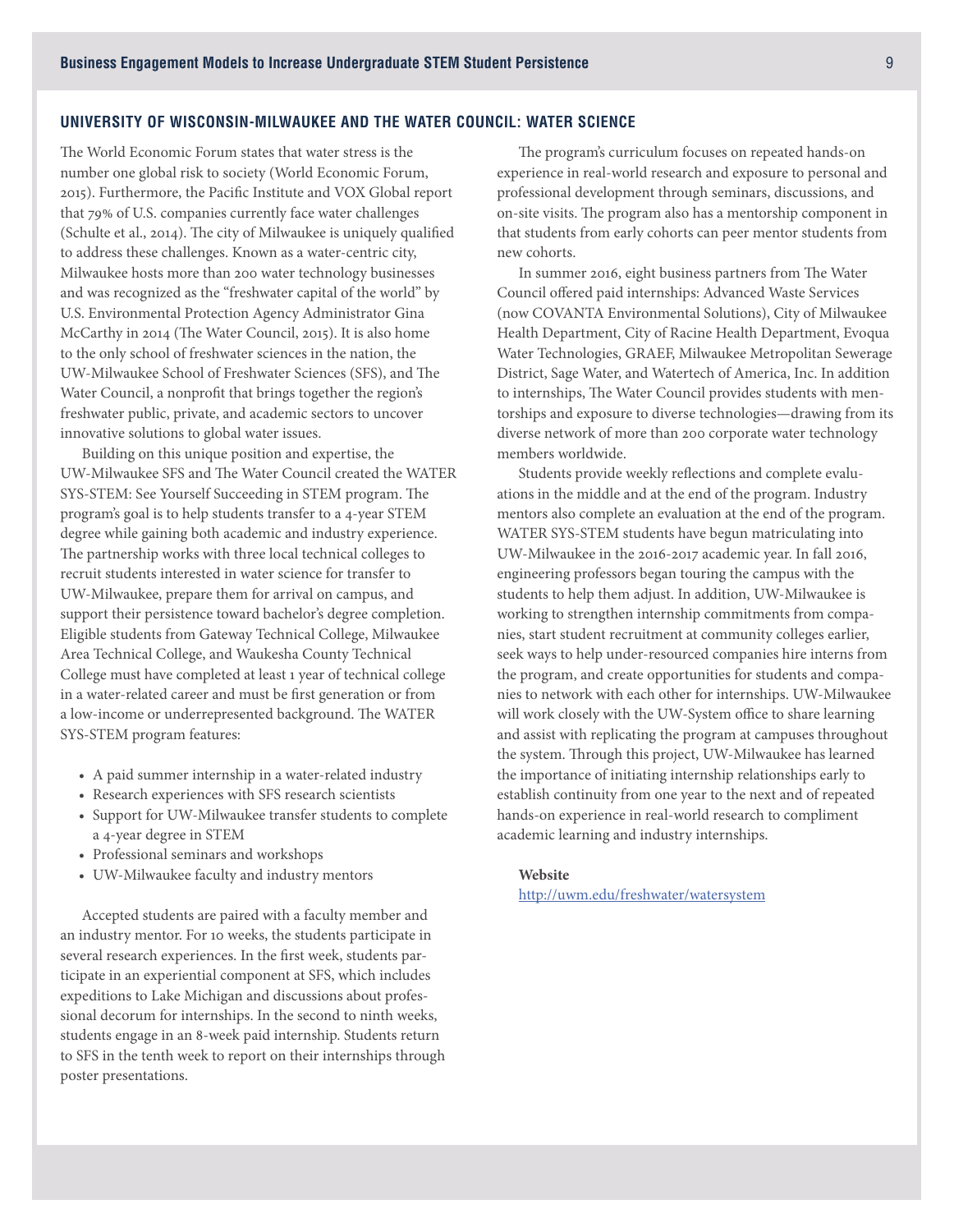## **WASHINGTON UNIVERSITY IN ST. LOUIS AND THE BOEING COMPANY: ENGINEERING**

A critical challenge for educators in STEM, and engineering in particular, is to connect curriculum to a student's personal identity and professional aspiration, to create a real-world and holistic educational experience that provides both depth and breadth of skills (Thoroughman & O'Sullivan, 2016). To address this problem, WUSTL and the University of Missouri-St. Louis (UMSL) have formed a unique partnership called the Joint Undergraduate Engineering Program, which provides accredited engineering education to nontraditional students in the St. Louis region. The program offers bachelor of science degrees in civil, electrical, and mechanical engineering. A major objective of this program is to build a pipeline of diverse, highly skilled engineering talent for the St. Louis region.

Many students begin the program by completing introductory material and scientific foundational course work at either UMSL or a local community college before transitioning into WUSTL, where the upper-division traditional engineering courses are offered. Students originate primarily from seven community colleges: Jefferson College, Southwestern Illinois College, St. Charles Community College, and St. Louis Community College's four campuses, including Florissant Valley, Forest Park, Meramec, and Wildwood. The most difficult transition for students in the program, and for many students nationwide, is from the community college to the upper-division level.

In partnership with Boeing, WUSTL is creating the Boeing Washington University Joint Engineering Leadership Development Program (JELDP), which provides an array of enriched learning opportunities to a special cohort of students, to help them persist with their bachelor's degree and career-readiness in engineering for highly competitive companies such as Boeing. The program offers a pathway into engineering education and careers to students who would have limited or no access to such opportunities, especially women, veterans, and underrepresented minorities. Boeing engages with its academic partners and brings corporate resources, particularly the company's engineering professionals, to support JELDP students through recruitment, transition, preparation, and employment readiness. Although the program will begin while students are at UMSL or a community college, most the activities will occur once the students arrive at WUSTL and begin their engineering course work. The JELDP consists of the following focus areas:

- Part-time intern program
- Capstone projects
- Mentoring
- Scholarships
- Ethics and leadership development

Launched in fall 2015, the JELDP features a new required one-credit seminar that serves as a "first-year" experience for students beginning their engineering coursework on the WUSTL campus to accommodate the different rates at which students might enter the program. The seminar consists of modules that feature topics such as ethics, leadership, and diversity and allows students to engage with a practicing engineer, either the course lecturer or a visiting expert, on those topics. This helps students connect traditional coursework with the real world, developing a professional identity and an understanding of business, ethics, and society through engagement with industry leaders as well as their peers. WUSTL has also incorporated upper-division seminars focused on developing career goals and professional skills in each of three engineering majors (civil, electrical, and mechanical) to deepen the holistic, real-world connections in a student's chosen field of study.

With its corporate resources and the program's academic partners, Boeing supports JELDP students through recruitment, transition, preparation, and employment readiness. In the first year, Boeing made three key contributions: (1) part-time, year-round internships exclusive to students in the program, (2) a mentorship program, a first for the joint engineering program students, and (3) \$50,000 in additional tuition scholarship funds for select students. Boeing also plans to help deliver content in the program's engineering studio courses and the one-credit seminar courses. Upon completion, students may be considered for Boeing's Graduate Residency Program, which allows graduate students the opportunity to work 32 hours a week at Boeing while earning their advanced engineering degree.

The first JELDP cohort is expected to graduate in spring 2018. WUSTL looks forward to building on the success of this program, including expanding its partnership with Boeing, implementing program evaluations, and creating a learning community where students can engage in hands-on projects in a dedicated research space.

#### **Website**

<http://www.umsl.edu/divisions/engineering/>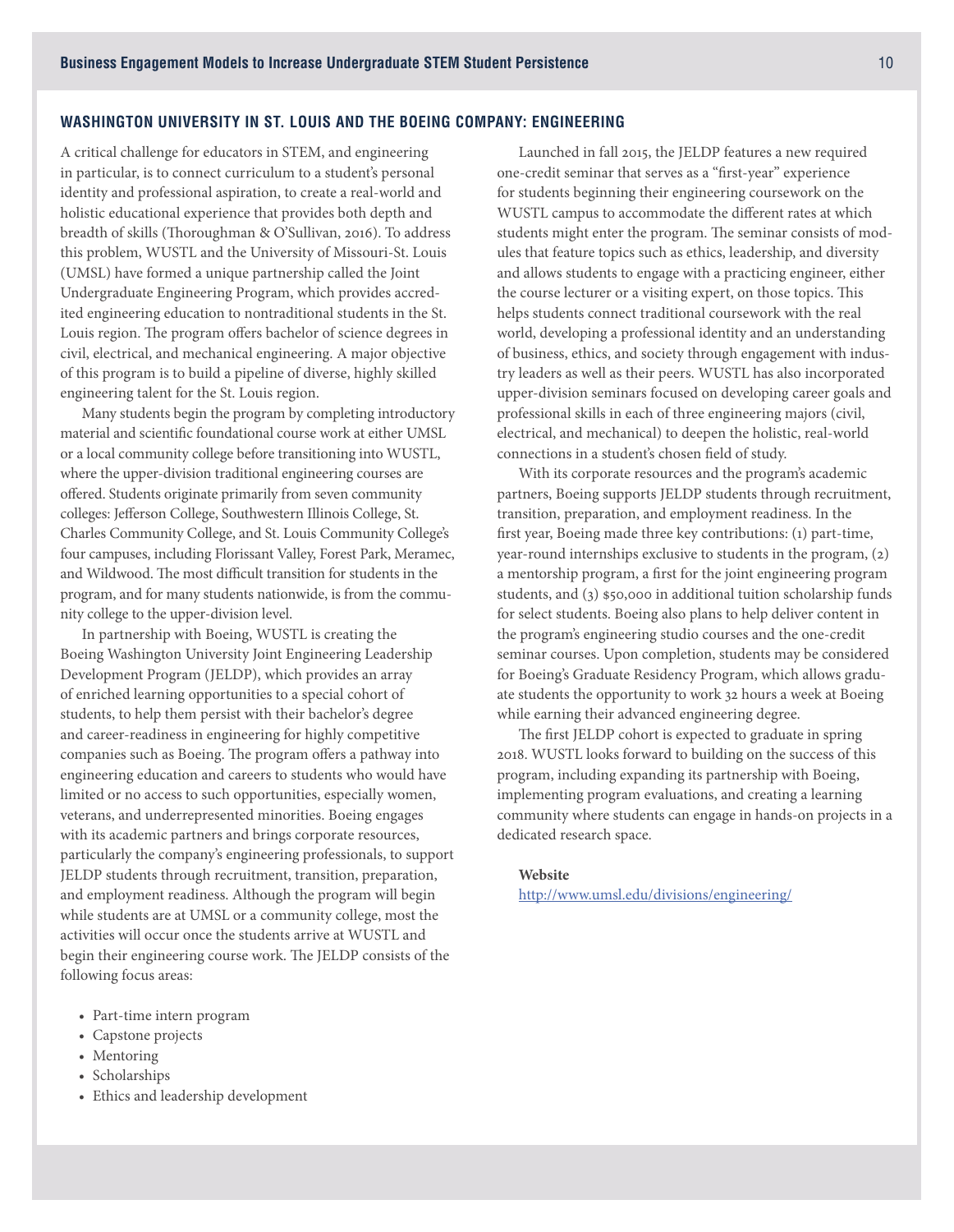#### **CONCLUSION**

This project is beginning to demonstrate the unique role that industry can play in engaging with academic institutions and developing human capital beyond the traditional modes of interaction, such as funding research. It is expected that the project, as it develops, will create a mosaic of effective practices that academia and external partners, such as public-sector agencies and cultural institutions, can adopt or adapt to extend the reach beyond STEM fields. The high-impact practices that each project develops could be applied to virtually any field in the social sciences and arts and humanities disciplines.

Because each project is focused on developing diverse regional workforce capacity in high-need fields, BHEF is also demonstrating the powerful role that industry-academic partnerships can play in community development, job creation, and increased social mobility, particularly in disadvantaged communities. BHEF is now exploring with private foundations the role that data science can play across liberal arts disciplines and is encouraging the kinds of partnerships supported by the NSF grant. Moving forward, the partnerships will focus on evaluation, including measuring the impact of corporate involvement in an undergraduate's postsecondary experience on his or her ability to transfer from community college and persist in STEM disciplines.

Effective business engagement models are critical to increasing undergraduate STEM student persistence. By sharing insights and lessons learned from these partnerships with a broader audience, BHEF hopes to advance policy and practice around community college transfer in STEM, corporate engage ment, measurement of partnerships, and efficacy of high-impact practices.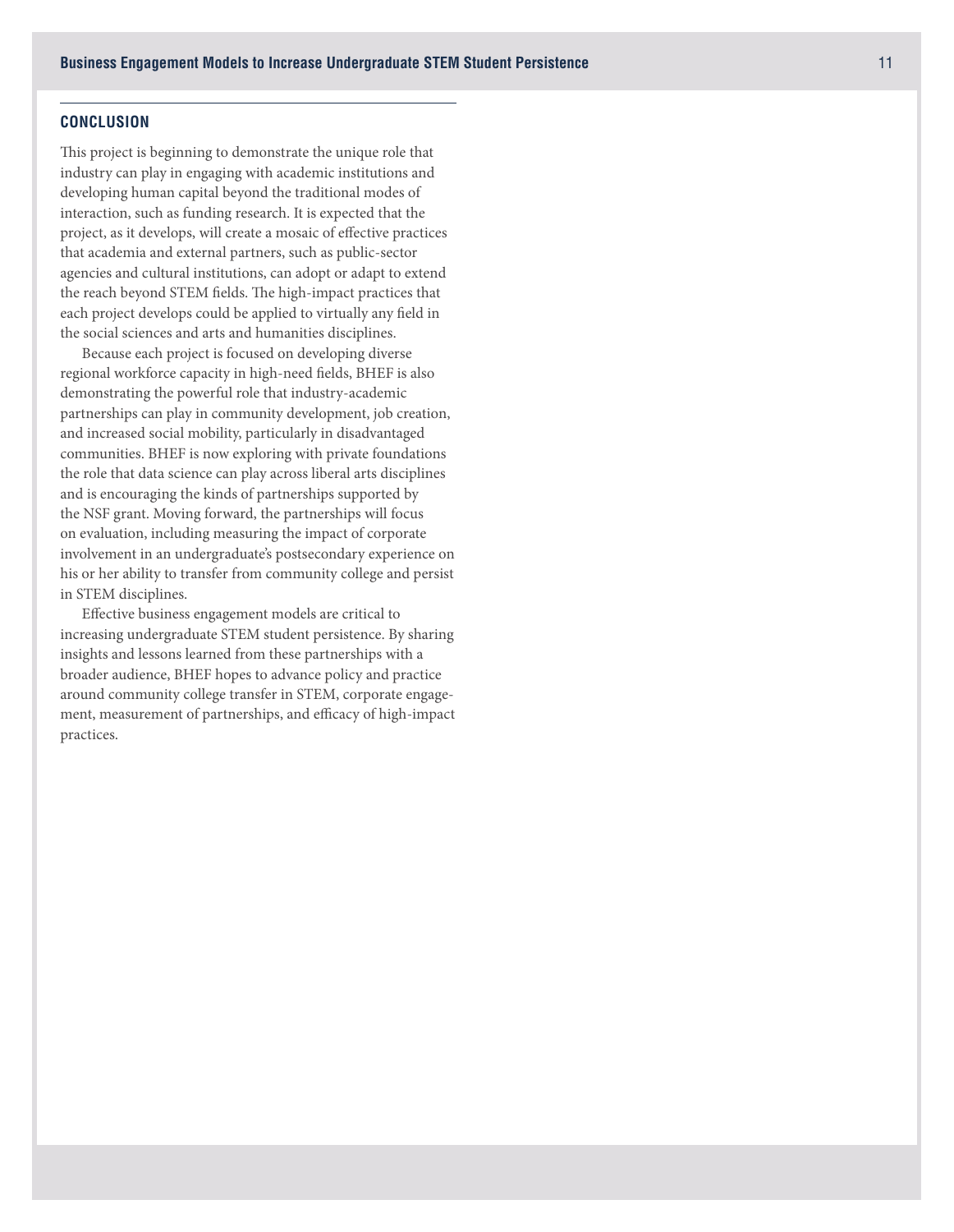## **REFERENCES**

- Bowen, W.G., Chingos, M.M., & McPherson, M.S. (2009). *Crossing the finish line*. Princeton: Princeton University Press.
- Burning Glass Technologies. (2014). *Job market intelligence: Report on the growth of cybersecurity jobs.* Retrieved from http://burning-glass. com/wp-content/uploads/Burning-Glass-Report-on-Cybersecurity-Jobs.pdf.
- Business-Higher Education Forum (BHEF). (2012). STEM interest among college students: Where they enroll. Retrieved from http:// www.bhef.com/publications/research-briefs.asp.
- Cabrera, A., Colbeck, C., & Terenzini, P. (2001). Developing performance indicators for assessing classroom teaching practices and student learning: The case of engineering. *Research in Higher Education*, 42, 327–352.
- Carnevale, A., Smith, N., and Melton, M. (2011). STEM. Washington, DC: Georgetown University Center on Education and the Workforce.
- Gartner, Inc. (2012). Gartner says big data creates big jobs: 4.4 million IT jobs globally to support big data by 2015. Retrieved from http:// www.gartner.com/newsroom/id/2207915.
- Gleason, J., Boykin, K., Johnson, P., Bowen, L., Whitaker, K., Micu, C., Raju, D., & Slappey, C. (2009). Integrated engineering mathbased summer bridge program for student retention. *Advances in Engineering Education,* American Society for Engineering Education.
- Gupta, A. (2010). *An investigative analysis of community college transcripts.* Unpublished report. University System of Maryland: Adelphi, MD.
- Hills, J. (1965). Transfer shock: The academic performance of the junior college transfer. *Journal of Experimental Education*, 33, 201–216.
- Horn, L. (2009). *On track to complete? A taxonomy of beginning community college students and their outcomes 3 years after enrolling: 2003–04 through 2006* (NCES 2009-152). National Center for Education Statistics, Institute of Education Sciences, U.S. Department of Education. Washington, DC.
- Institute for Education Statistics. (2009). *Students who study science, technology, engineering, and mathematics (STEM) in postsecondary education.* Washington, DC: U.S. Department of Education.
- Junge, B., Quiñones, C., Kakietek, J., Teodorescu, D., and Marsteller, P. (2010). Promoting undergraduate interest, preparedness, and professional pursuit in the sciences: An outcomes evaluation of the SURE Program at Emory University. CBE—*Life Sciences Education,*  9(2), 119-132.
- Kessels, J., & Kwakman, K. (2007). Interface: Establishing knowledge networks between higher vocational education and businesses. *Higher Education,* 54(5), 689–703.
- Lopatto, D. (2007). Undergraduate research experiences support science career decisions and active learning. CBE—*Life Sciences Education* 6: 297–306.
- Manyika, J., Chui, M., Brown, B., Bughin, J., Dobbs, R., Roxburgh, C.,

& Byers, A.H. (2011). Big data: The next frontier for innovation, competition, and productivity. McKinsey Global Institute. Available at http://www.mckinsey.com/business-functions/digital-mckinsey/ our-insights/big-data-the-next-frontier-for-innovation.

- National Academy of Sciences, National Academy of Engineering, and Institute of Medicine. (2011). *Expanding underrepresented minority participation: America's science and technology talent at the Crossroads.* Washington, DC: National Academies Press.
- National Center for Education Statistics (NCES). (2007). *Integrated Postsecondary Education Data System (IPEDS) completion survey*  [Data file]. Washington, DC: U.S. Department of Education.
- President's Council of Advisors on Science and Technology (PCAST). (2012). *Engage to excel: Producing one million additional college graduates with degrees in science, technology, engineering, and mathematics.* Retrieved from www.whitehouse.gov/sites/default/ files/microsites/ostp/pcast-engage-to-excel-final\_2-25-12.pdf.
- Rhine, T.J., Milligan, D.M., & Nelson, L.R (2000). Alleviating transfer shock: Creating an environment for more successful transfer students. *Community College Journal of Research and Practice,* 24, 443-453.
- Schulte, P., Morrison, J., Woodward, S., Anderson, J., Calandro, T., Howell, S., & Stonefield, L. (2014). *Bridging concern with action: Are U.S. companies prepared for looming water challenges? Pacific Institute and VOX Global.* Retrieved from http://pacinst.org/app/ uploads/2014/04/bridging-concern-with-action.pdf.
- Stassen, M.L.A. (2003). The impact of varying living-learning community models. *Research in Higher Education,* 44(5), 581–613.
- Summers, M.F., & Hrabowski, F.A. (2006). Preparing minority scientists and engineers. *Science,* 311(5769), 1870–1871.
- The Water Council. (2015). *The center of U.S. water technology innovation.* Retrieved from http://thewatercouncil.com/wp-content/ uploads/TWC\_AttractionPiece\_Milwaukee\_06-09-15\_v4-Combined-WEB.pdf.
- Thoroughman, K., & O'Sullivan, J. (2016). High impact practices toward personal and professional identity in introductory and advanced engineering seminar courses. Frontiers in Education Conference. Retrieved from http://ieeexplore.ieee.org/document/7757713/.
- Weston, W.D., Way, R.F., & Hutcheson, P. (2003). A cooperative approach to work-based learning and college transitions: University college and high school partnerships.
- Wieman, C.E., Perkins, K., & Gilbert, S. (2010). Transforming science education at large research intensive universities: A case study in progress. *Change.* March-April. Retrieved from http://www. changemag.org/Archives/Back%20Issues/March-April%202010/ transforming-sciencefull.html.
- World Economic Forum. (2015). *Global risks 2015: 10th edition.*  Retrieved from http://www3.weforum.org/docs/WEF\_Global\_ Risks\_2015\_Report15.pdf.